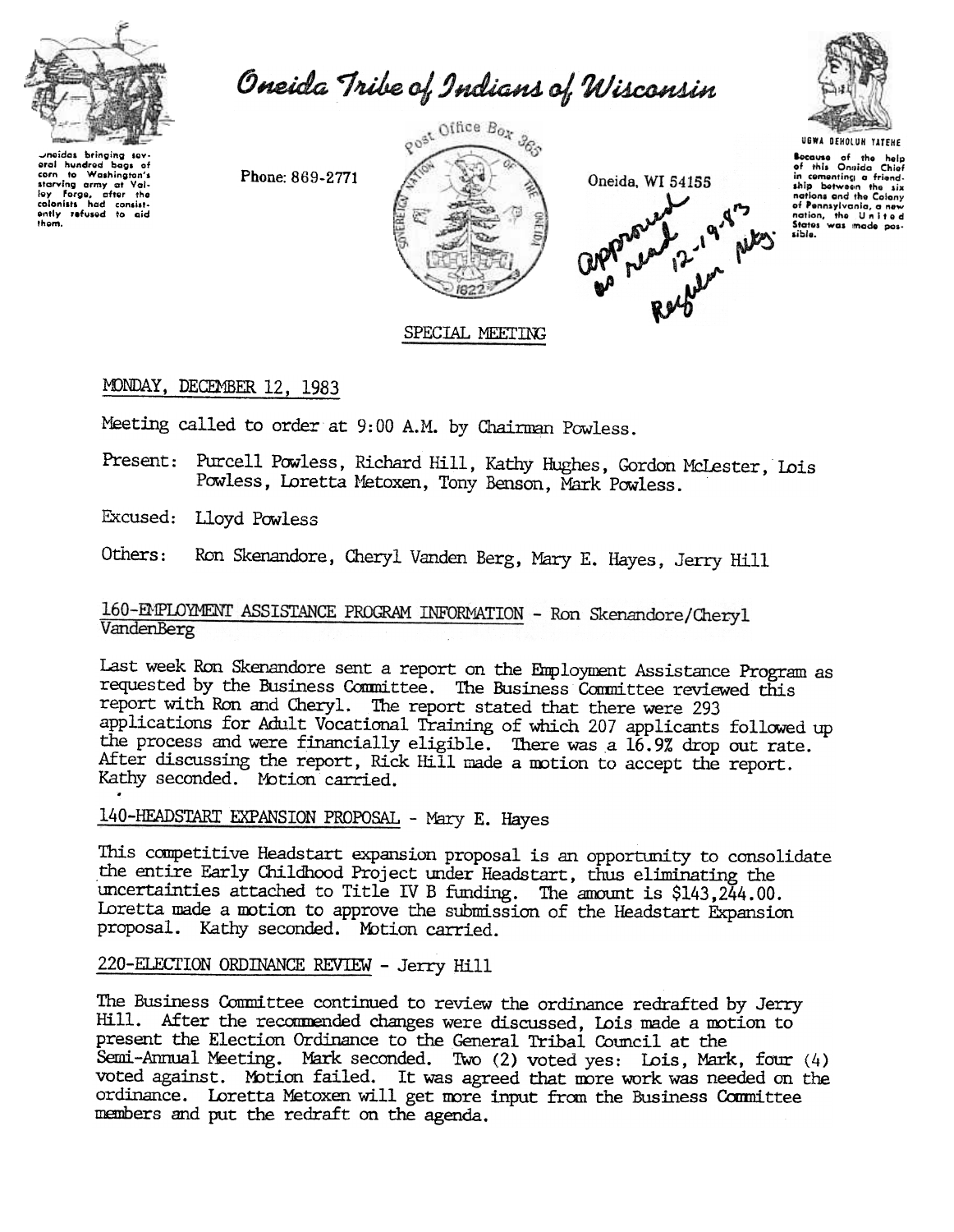Oneida Tribe of Indians of Wisconsin Special Meeting - December 12, 1983 Page 2

#### 220-LITIGATION COMMITTEE

Seven people submitted their names for consideration for the Litigation Committee. Kathy made a motion to appoint the following persons to this Committee: Maxine Thomas, Amos Christjohn, Amelia Cornelius and Chas Wheelock. Tony seconded. Rick opposed. Motion carried. Rick made a motion to appoint John Powless, Jr. as alternate for this Committee. Mark seconded. Lois abstained. MOtion carried.

# 060-TRAVEL REQUEST - Gordon McLester

Gordon requested approval to attend the Small & Minority Business Opportunities Council in Madison on December 15, 1983. Rick made a motion to approve the request. Kathy seconded. Mark abstained. Motion carried.

Loretta Metoxen requested approval to cravel to the Kresge Foundation in Troy, MI by automobile. December 20th would be used as a travel day. On December 21, Loretta would meet with Mr. Lipscomb of the Kresge Foundation. Loretta is requesting  $1\frac{1}{2}$  days vacation on December 22 and 23, 1983. Loretta would also need approval for release of documents for the Kresge Foundation's review. Rick made a motion to approve the requests. Gordon seconded. Loretta abstained. Notion carried. Kathy made a motion to have Loretta pursue the project of the new Senior Citizens Building as a top priority with the Kresge Foundation. Rick seconded. Mark opposed. Motion carried.

#### 060-PLAN OF ACTION (POSSIBLE MOVE TO SACRED HEART) - Gordon McLester

The possible use of the Sacred Heart Center was presented to the Business Committee for review. It is recommended that the Business Committee move into the North Wing after the first of the year. The gym will be finished approximately the same time and with the Business Committee moving, there will be more space for the Recreation Program. Also, there are possibly two (2) newly hired persons that will be moving into the Civic Center. The move of only the Business. Committee at this time will not have a large construction cost and can be done in a short period of time. The tribe is negotiating with the Bishop on the purchase of the Sacred Heart Center and this hopefully will be completed by next summer. The second part of the move would be planned six months to a year from now. This would include the use of the second floor /third level. There are tribal programs currently utilizing some space on this level. This move would have a construction cost and would include moving the Accounting Office and the Data Processing.

Kathy made a motion to approve this plan of action for the move of the Business Committee to be done as soon as possible and that a phone system to be installed immediately and not to exceed the estimated cost of  $$10,000.00$ . Loretta seconded. Tony and Mark opposed. Motion carried.

#### 270-NAMING OF ONEIDA NURSING HOME

Rick made a motion to rename the Oneida Nursing Home after Anna John. Tony seconded. Notion carried.